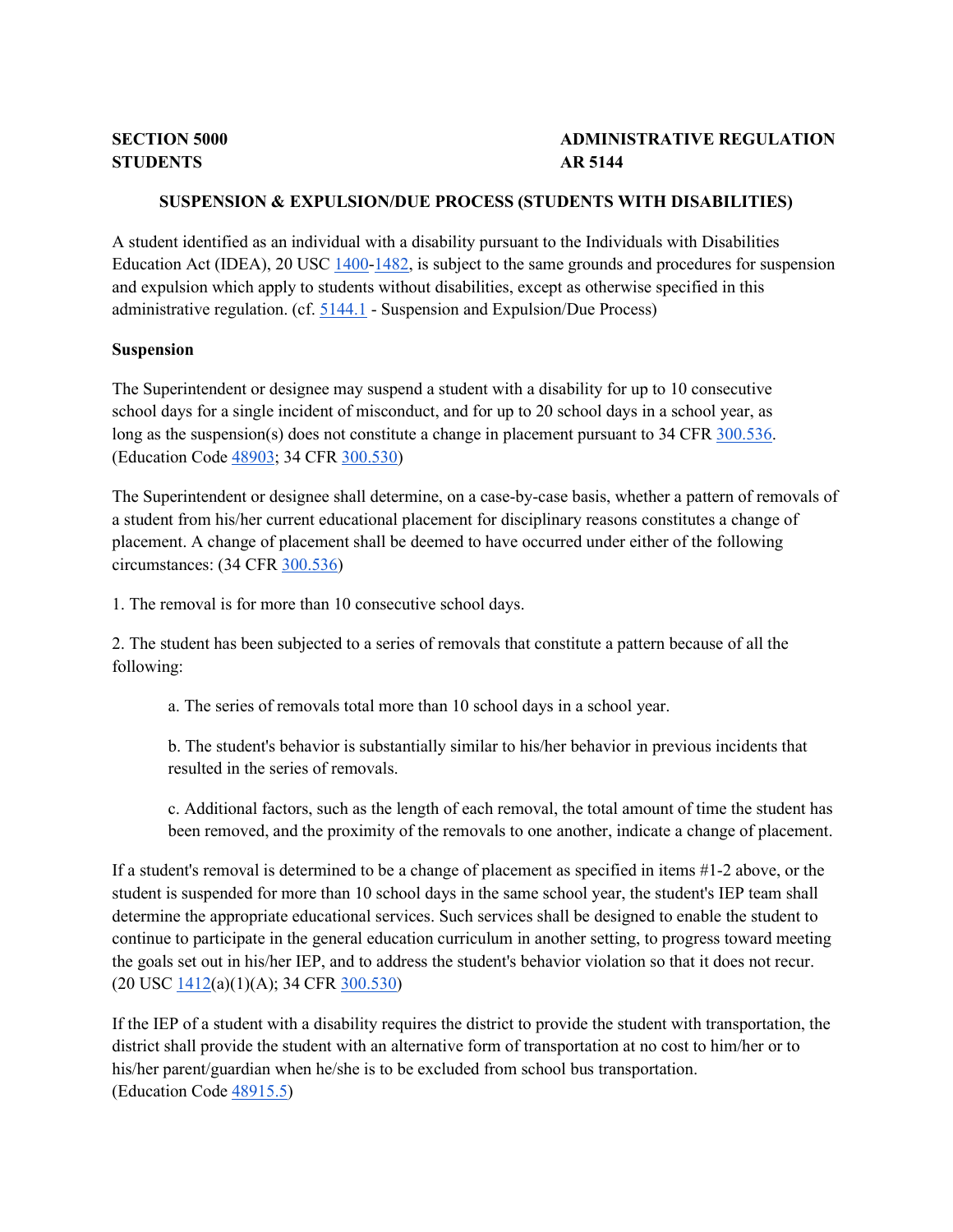## **Interim Alternative Educational Placement Due to Dangerous Behavior**

The district may unilaterally place a student with a disability in an appropriate interim alternative educational setting for up to 45 school days, without regard to whether the behavior is a manifestation of the student's disability, when the student commits one of the following acts while at school, going to or from school, or at a school-related function:  $(20 \text{ USC } 1415 \text{(k)}(1)(G); 34 \text{ CFR } 300.530)$ 

1. Carries or possesses a weapon, as defined in 18 USC 930

- 2. Knowingly possesses or uses illegal drugs
- 3. Sells or solicits the sale of a controlled substance as identified in 21 USC 812(c), Schedules I-V
- 4. Inflicts serious bodily injury upon another person as defined in 18 USC 1365

The student's interim alternative educational setting shall be determined by his/her IEP team. (20 USC [1415\(](http://gamutonline.net/displayPolicy/364374/5)k)(1)(G); 34 CFR [300.531\)](http://gamutonline.net/displayPolicy/421142/5)

of the decision and provided the procedural safeguards notice pursuant to 34 CF[R 300.504.](http://gamutonline.net/displayPolicy/421124/5) On the date the decision to take disciplinary action is made, the student's parent/guardian shall be notified (20 USC [1415\(](http://gamutonline.net/displayPolicy/364374/5)k)(1)(H); 34 CFR [300.530\)](http://gamutonline.net/displayPolicy/421141/5)

 A student who has been removed from his/her current placement because of dangerous behavior shall receive services, although in another setting, to the extent necessary to allow him/her to participate in the appropriate, the student shall also receive a functional behavioral assessment and behavioral intervention services and modifications that are designed to address the behavior violation so that it does not recur. general education curriculum and to progress toward meeting the goals set out in his/her IEP. As (20 USC [1415\(](http://gamutonline.net/displayPolicy/364374/5)k)(1)(D); 34 CFR [300.530\)](http://gamutonline.net/displayPolicy/421141/5)

## **Manifestation Determination**

 than 10 consecutive school days, when a series of removals of a student constitutes a pattern, or when a change of placement of a student is contemplated due to a violation of the district's code of conduct: The following procedural safeguards shall apply when a student with a disability is suspended for more

 1. Notice: On the date, the decision to take disciplinary action is made, the student's parent/guardian shall be notified of the decision and provided the procedural safeguards notice pursuant to 34 CF[R 300.504.](http://gamutonline.net/displayPolicy/421124/5) (20 USC  $\frac{1415(k)(1)(H)}{34 \text{ CFR}}$   $\frac{300.530}{6}$  (cf.  $\frac{5145.6}{6}$  - Parental Notifications)(cf.  $\frac{6159.1}{6159.1}$  - Procedural Safeguards and Complaints for Special Education)

 after the date the decision to take disciplinary action is made, a manifestation determination review shall be made of the relationship between the student's disability and the behavior subject to the disciplinary 2. Manifestation Determination Review: Immediately if possible, but in no case later than 10 school days action. (20 USC [1415\(](http://gamutonline.net/displayPolicy/364374/5)k)(1)(E); 34 CF[R 300.530\)](http://gamutonline.net/displayPolicy/421141/5)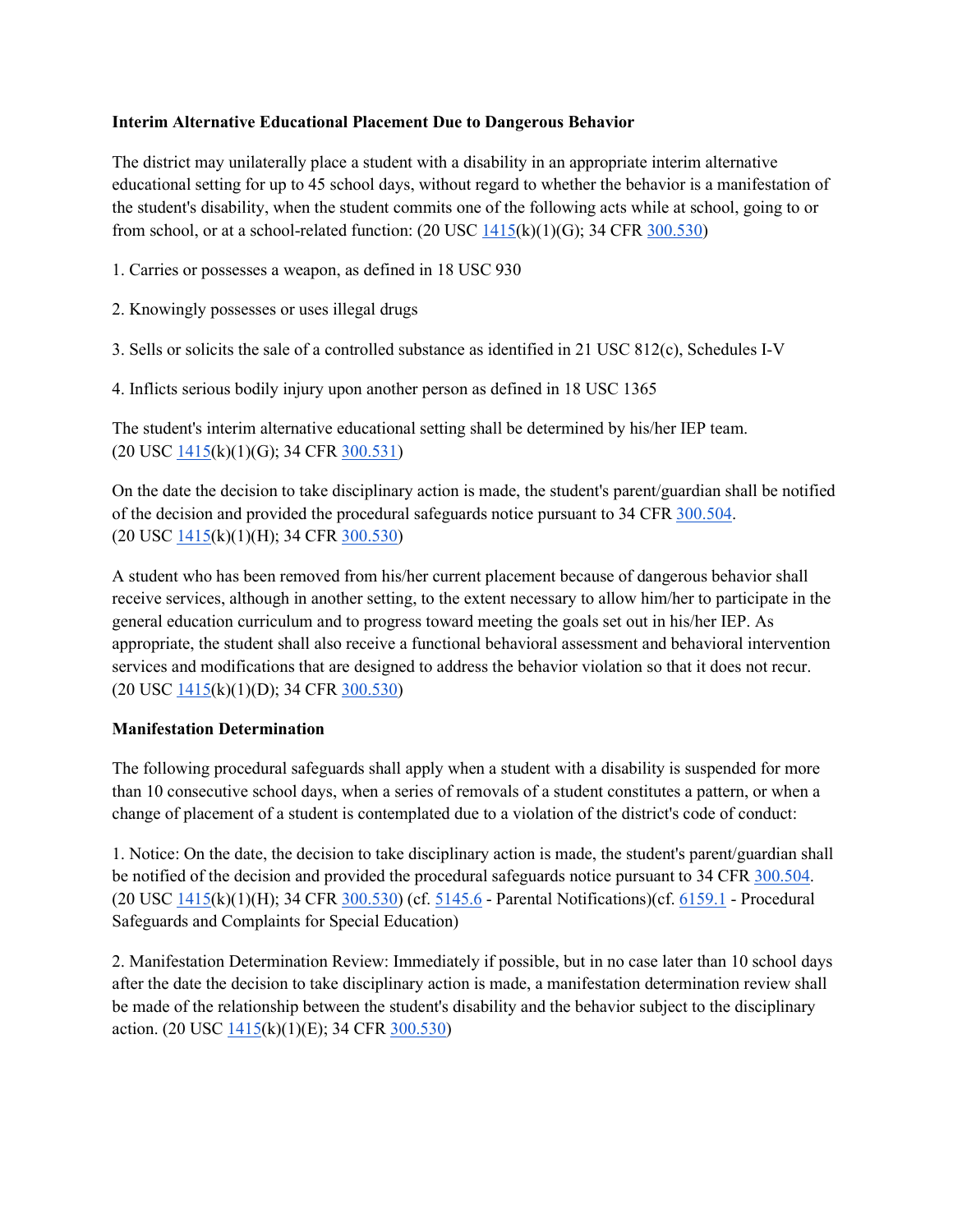members of the IEP team (as determined by the district and parent/guardian) shall review all relevant information provided by the parents/guardians, to determine whether the conduct in question was either of At the manifestation determination review, the district, the student's parent/guardian, and relevant information in the student's file, including the student's IEP, any teacher observations, and any relevant the following: (20 USC [1415\(](http://gamutonline.net/displayPolicy/364374/5)k)(1)(E); 34 CFR [300.530\)](http://gamutonline.net/displayPolicy/421141/5)

a. Caused by or had a direct and substantial relationship to the student's disability

 b. A direct result of the district's failure to implement the student's IEP, in which case the district shall take immediate steps to remedy those deficiencies

 If the manifestation review team determines that either of the above conditions applies, the student's conduct shall then be determined to be a manifestation of his/her disability. (20 USC  $1415(k)(1)(E)$ ; 34 CFR [300.530\)](http://gamutonline.net/displayPolicy/421141/5)

 3. Determination that Behavior is a Manifestation of the Student's Disability: When the student's conduct behavioral assessment, unless one had been conducted before the occurrence of the behavior that resulted behavioral intervention plan has already been developed, the IEP team shall review the behavioral has been determined to be a manifestation of his/her disability, the IEP team shall conduct a functional in the change of placement, and shall implement a behavioral intervention plan for the student. If a intervention plan and modify it as necessary to address the behavior. (20 USC  $1415(k)(1)(F)$ ; 34 CFR [300.530\)](http://gamutonline.net/displayPolicy/421141/5)

modification of the behavioral intervention plan.  $(20 \text{ USC } \frac{1415(k)(1)(F)}{5}$ ; 34 CFR  $\frac{300.530}{5}$ (cf[. 6159.4](http://gamutonline.net/displayPolicy/171708/5) - Behavioral Interventions for Special Education Students) The student shall be returned to the placement from which he/she was removed, unless the parent/guardian and Superintendent or designee agree to a change of placement as part of the

 4. Determination that Behavior is Not a Manifestation of the Student's Disability: When it has been disciplined in accordance with the procedures for students without disabilities. However, the student's IEP team shall determine services necessary to enable him/her to participate in the general education determined that the student's conduct was not a manifestation of his/her disability, the student may be curriculum in another setting and to allow him/her to progress toward meeting the goals set out in his/her IEP. (20 USC [1415\(](http://gamutonline.net/displayPolicy/364374/5)k)(1)(D); 34 CFR [300.530\)](http://gamutonline.net/displayPolicy/421141/5)

 As appropriate, the student also shall receive a functional behavioral assessment and behavioral not recur. (20 USC <u>1415(k)(1)(D)</u>; 34 CFR <u>300.530</u>) (cf. [6158](http://gamutonline.net/displayPolicy/171587/5) - Independent Study) intervention services and modifications that are designed to address the behavior violation so that it does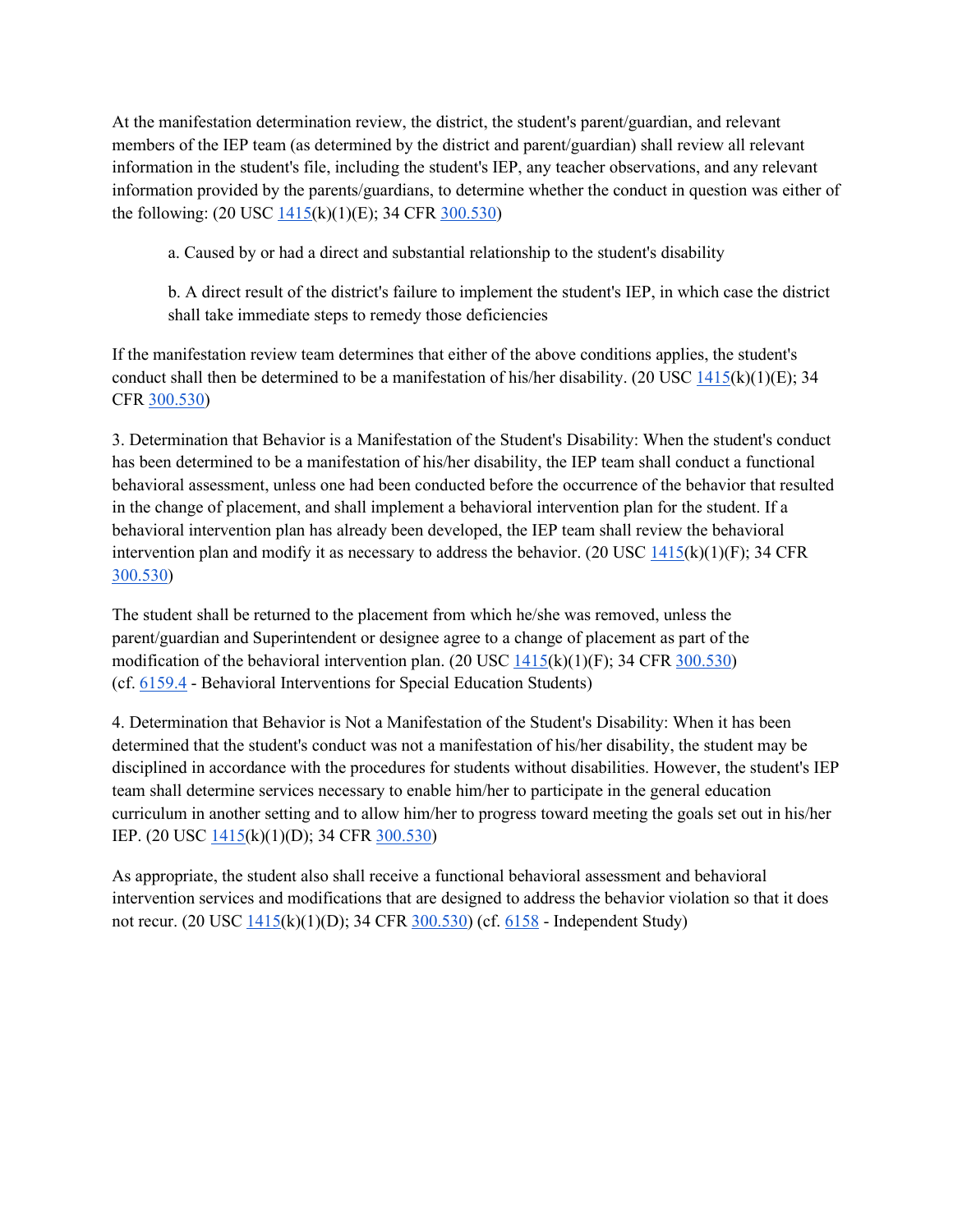## **Due Process Appeals**

If the parent/guardian disagrees with any district decision regarding placement under 34 CFR 300.530 (suspension and removal for dangerous circumstances) or  $34$  CFR  $300.531$  (interim alternative by requesting a hearing. The district may request a hearing if the district believes that maintaining the request a due process hearing, the requesting party shall file a complaint pursuant to 34 CF[R 300.507](http://gamutonline.net/displayPolicy/421127/5) and [300.508\(](http://gamutonline.net/displayPolicy/421128/5)a) and (b). (20 USC [1415\(](http://gamutonline.net/displayPolicy/364374/5)k)(3); 34 CFR [300.532\)](http://gamutonline.net/displayPolicy/421143/5) placement), or the manifestation determination under 34 CFR  $300.530(e)$ , he/she may appeal the decision student's current placement is substantially likely to result in injury to the student or others. In order to

 Whenever a hearing is requested as specified above, the parent/guardian or the district shall have an opportunity for an expedited due process hearing consistent with requirements specified in 34 CFR [300.507,](http://gamutonline.net/displayPolicy/421127/5) [300.508](http://gamutonline.net/displayPolicy/421128/5) (a)-(c), and 300.510-300.514.

If the student's parent/guardian or the district has initiated a due process hearing under 34 CFR [300.532](http://gamutonline.net/displayPolicy/421143/5) as detailed above, the student shall remain in the interim alternative educational setting pending the decision of the hearing officer or until the expiration of the 45-day time period, whichever occurs first, unless the parent/guardian and district agree otherwise. (20 USC  $1415(k)(4)$ ; 34 CFR [300.533\)](http://gamutonline.net/displayPolicy/421144/5)

# **Readmission**

Readmission procedures for students with disabilities shall be the same as those adopted for students without disabilities. Upon readmission of a student with disabilities, an IEP team meeting shall be convened to review and, as necessary, modify the student's IEP.

# **Decision Not to Enforce Expulsion Order**

(Education Code [48917\)](http://gamutonline.net/displayPolicy/132248/5) The Governing Board's criteria for suspending the enforcement of an expulsion order shall be applied to students with disabilities in the same manner as they are applied to all other students.

## **Notification to Law Enforcement Authorities**

Law enforcement notification requirements involving students with disabilities shall be the same as those specified for all students in AR 5144.1 - Suspension and Expulsion/Due Process.

 official, the principal or designee shall require the law enforcement official to certify in writing that he/she will not disclose the student's information or records to any other person without the prior written consent of the student's parent/guardian. (Education Cod[e 49076\)](http://gamutonline.net/displayPolicy/899462/5) (cf. [5131.7](http://gamutonline.net/displayPolicy/244950/5) - Weapons and Dangerous When giving any required notification concerning a student with disabilities to any law enforcement Instruments)

## **Report to County Superintendent of Schools**

The Superintendent or designee shall report to the County Superintendent of Schools when any special education student has been expelled or suspended for more than 10 school days. The report shall include the student's name, last known address, and the reason for the action. (Education Code [48203\)](http://gamutonline.net/displayPolicy/132071/5)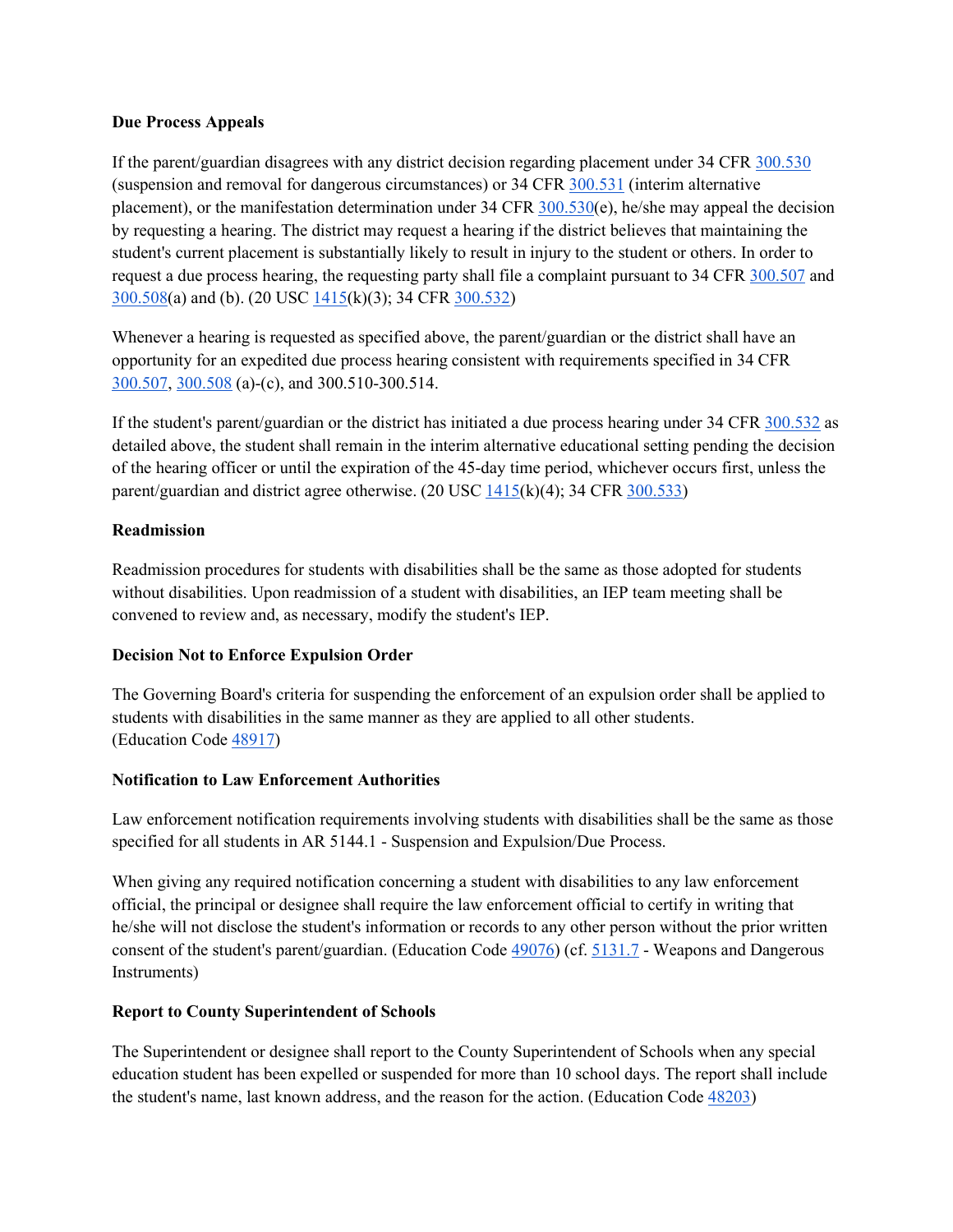## **Procedures for Students Not Yet Eligible for Special Education Services**

 A student who has not been determined to be eligible for special education and related services and who IDEA, if the district had knowledge of the student's disability.  $(20 \text{ USC } \frac{1415}{k})(5)$ ; 34 CFR  $\frac{300.534}{k}$ has violated the district's code of student conduct may nevertheless assert any of the protections under

 Knowledge means that, before the occurrence of the behavior that precipitated the disciplinary action, one of the following occurred: (20 USC  $\frac{1415}{k}(5)$ ; 34 CFR  $\frac{300.534}{k}(5)$ 

 1. The parent/guardian, in writing, has expressed concern to district supervisory or administrative personnel, or to a teacher of the student, that the student is in need of special education or related services.

2. The parent/guardian has requested an evaluation of the student for special education pursuant to 20 USC [1414\(](http://gamutonline.net/displayPolicy/364373/5)a)(1)(B) or 34 CFR [300.300-](http://gamutonline.net/displayPolicy/421100/5)[300.311.](http://gamutonline.net/displayPolicy/421111/5)

(cf[. 6164.4](http://gamutonline.net/displayPolicy/292832/5) - Identification and Evaluation of Individuals for Special Education)

 3. The teacher of the student or other district personnel has expressed specific concerns directly to the district's director of special education or other supervisory district personnel about a pattern of behavior demonstrated by the student.

 However, the district shall not be deemed to have knowledge of a student's disability if the student's services or, after evaluating the student pursuant to 34 CFR  $\frac{300.300 - 300.311}{1}$ , the district determined that he/she was not an individual with a disability. parent/guardian has not allowed him/her to be evaluated for special education services or has refused

 When the district is deemed to not have knowledge of a student's disability, the student shall be disciplined in accordance with procedures established for students without disabilities who engage in comparable behavior. (20 USC [1415\(](http://gamutonline.net/displayPolicy/364374/5)k)(5); 34 CFR [300.534\)](http://gamutonline.net/displayPolicy/421145/5)

 If a request is made for an evaluation of a student during the time period in which the student is subject to disciplinary measures pursuant to 34 CFR [300.530,](http://gamutonline.net/displayPolicy/421141/5) the evaluation shall be conducted in an expedited manner. Until the evaluation is completed, the student shall remain in the educational placement determined by school authorities.  $(20 \text{ USC } 1415(k)(5); 34 \text{ CFR } 300.534)$  $(20 \text{ USC } 1415(k)(5); 34 \text{ CFR } 300.534)$  $(20 \text{ USC } 1415(k)(5); 34 \text{ CFR } 300.534)$ 

Legal Reference:

## EDUCATION CODE

[35146](http://gamutonline.net/displayPolicy/131394/5) Closed sessions re: suspensions

[35291](http://gamutonline.net/displayPolicy/131451/5) Rules of governing board

[48203](http://gamutonline.net/displayPolicy/132071/5) Reports of severance of attendance of disabled students

[48900-](http://gamutonline.net/displayPolicy/137736/5)[48925](http://gamutonline.net/displayPolicy/132254/5) Suspension and expulsion

[49076](http://gamutonline.net/displayPolicy/899462/5) Access to student records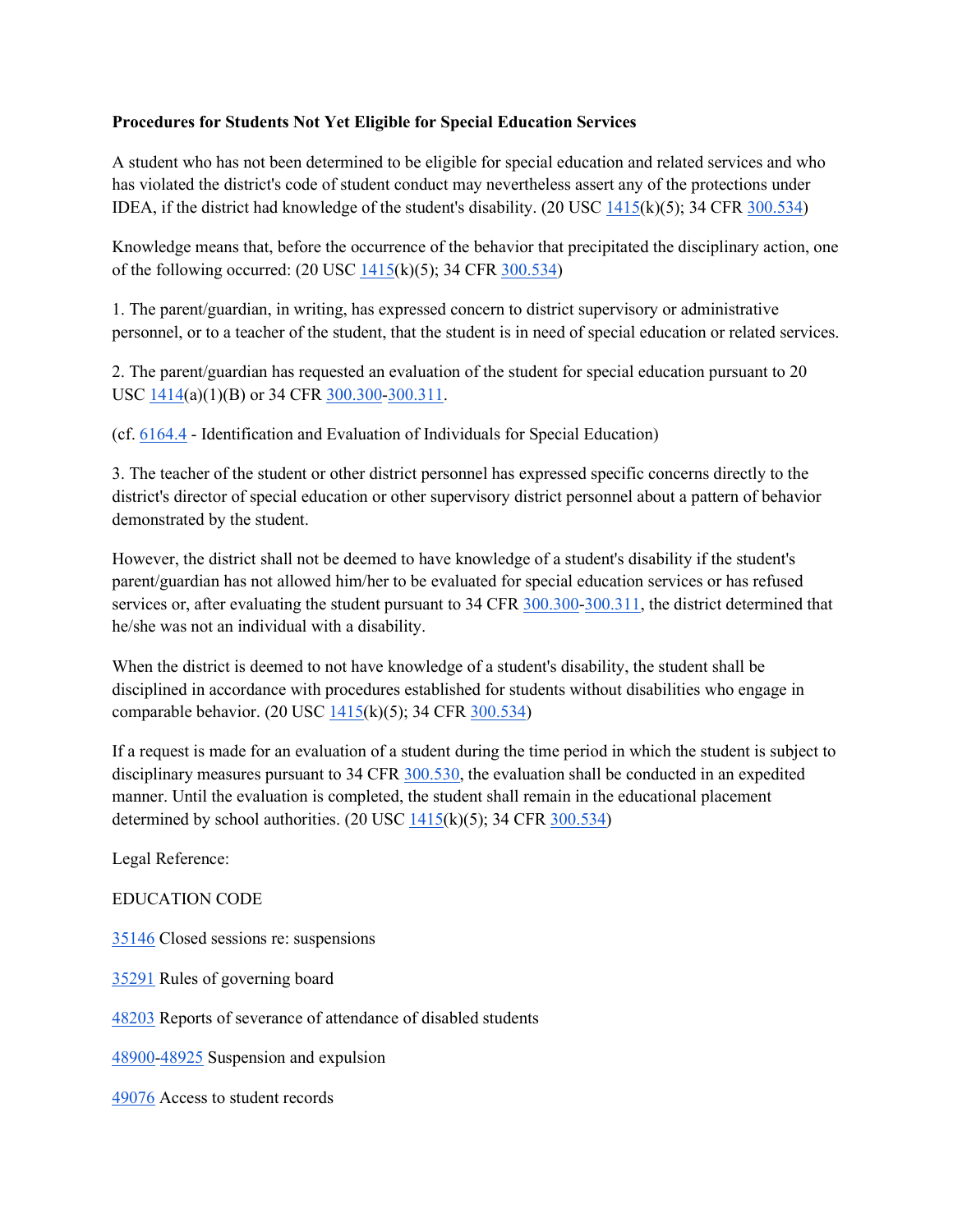[56000](http://gamutonline.net/displayPolicy/133383/5) Special education; legislative findings and declarations [56340-](http://gamutonline.net/displayPolicy/133467/5)[56347](http://gamutonline.net/displayPolicy/133474/5) Individualized education program teams [706](http://gamutonline.net/displayPolicy/190989/5) Definitions [56320](http://gamutonline.net/displayPolicy/388026/5) Educational needs; requirements [56321](http://gamutonline.net/displayPolicy/133454/5) Development or revision of individualized education program [56329](http://gamutonline.net/displayPolicy/138031/5) Independent educational assessment [56505](http://gamutonline.net/displayPolicy/138047/5) State hearing PENAL CODE [245](http://gamutonline.net/displayPolicy/169323/5) Assault with deadly weapon [626.2](http://gamutonline.net/displayPolicy/169384/5) Entry upon campus after written notice of suspension or dismissal without permission [626.9](http://gamutonline.net/displayPolicy/169652/5) Gun-Free School Zone Act [626.10](http://gamutonline.net/displayPolicy/169382/5) Dirks, daggers, knives, razors, or stun guns UNITED STATES CODE, TITLE 18 930 Weapons 1365 Serious bodily injury UNITED STATES CODE, TITLE 20 [1412](http://gamutonline.net/displayPolicy/364371/5) State eligibility [1415](http://gamutonline.net/displayPolicy/364374/5) Procedural safeguards UNITED STATES CODE, TITLE 21 812 Controlled substances UNITED STATES CODE, TITLE 29 [794](http://gamutonline.net/displayPolicy/191053/5) Rehabilitation Act of 1973, Section 504 CODE OF FEDERAL REGULATIONS, TITLE 34 [104.35](http://gamutonline.net/displayPolicy/191275/5) Evaluation and placement [104.36](http://gamutonline.net/displayPolicy/191276/5) Procedural safeguards